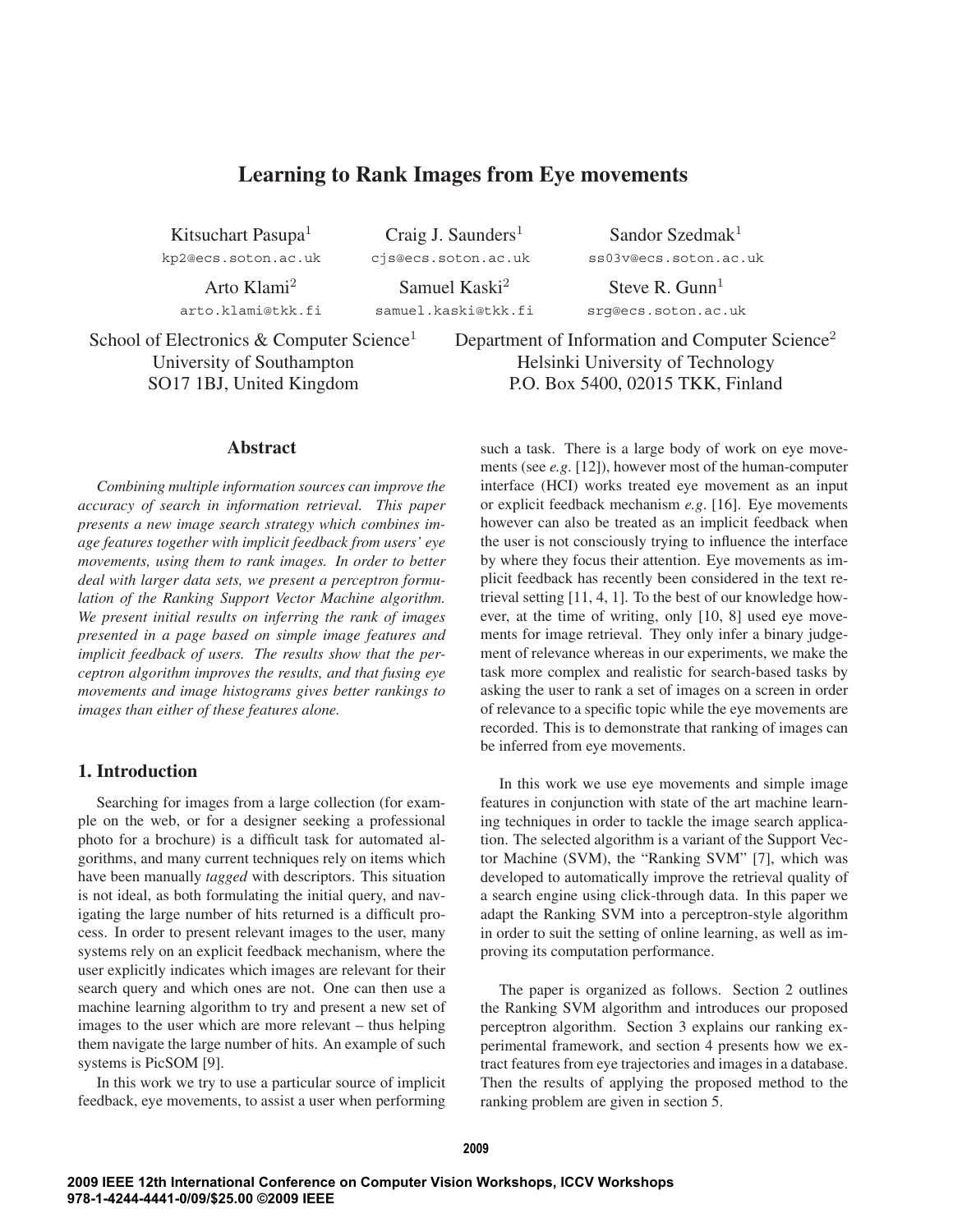# **2. Methodologies**

# **2.1. Ranking SVM**

Let  $x_i^{(n)}$  denote the *m*-dimensional feature vector which<br>cribes the match between image *i* and page *n*. In this describes the match between image  $i$  and page  $n$ . In this paper, subscripts and superscripts indicate the index of images and pages respectively. The exact nature of these features are explained in detail in section 4. A ranking assigned to  $x_i^{(n)}$  is denoted by  $r_i^{(n)}$ ; the set of ranks measuring<br>the relevance of images in a name is assumed to be humanthe relevance of images in a page is assumed to be humanannotated. If  $r_1 > r_2$ , it means that  $x_1$  is more relevance<br>than  $x_2$ . Hence, we have a training set of  $f(x^{(n)}_1, x^{(n)})$ than  $x_2$ . Hence, we have a training set of  $\{(x_i^{(n)}, r_i^{(n)})\}$ <br>where  $n = 1$ , kindexes each page and  $i = 1$ ,  $p^{(n)}$  $\sum_{i=1}^{n} r_i$ where  $n = 1, ..., k$  indexes each page and  $i = 1, ..., p^{(n)}$ <br>indexes each image in a page indexes each image in a page.

The Ranking SVM was proposed by [7] and is adapted from ordinal regression [5]. It is a pair-wise approach where the solution is a binary classification problem. Consider a linear ranking function,

$$
\boldsymbol{x}_i^{(n)} \succ \boldsymbol{x}_j^{(n)} \Longleftrightarrow \langle \boldsymbol{w}, \boldsymbol{x}_i^{(n)} \rangle - \langle \boldsymbol{w}, \boldsymbol{x}_j^{(n)} \rangle > 0, \quad (1)
$$

where *w* is a weight vector and  $\langle \cdot, \cdot \rangle$  denotes dot product between vectors. This can be placed in a binary SVM classification framework,

$$
\langle \boldsymbol{w}, \boldsymbol{x}_i^{(n)} - \boldsymbol{x}_j^{(n)} \rangle = \begin{cases} +1 & \text{if } r_i^{(n)} \succ r_j^{(n)} \\ -1 & \text{if } r_j^{(n)} \succ r_i^{(n)} \end{cases}, \quad (2)
$$

which can be solved by the following optimization problem,

$$
\min \frac{1}{2} \langle \boldsymbol{w}, \boldsymbol{w} \rangle + C \sum_{i,j,k} \xi_{i,j}^{(k)} \tag{3}
$$

subject to the following constrains:

$$
\forall (i, j) \in r^{(1)} : \langle w, x_i^{(1)} - x_j^{(1)} \rangle \ge 1 - \xi_{i,j}^{(1)}
$$
  

$$
\forall (i, j) \in r^{(n)} : \langle w, x_i^{(n)} - x_j^{(n)} \rangle \ge 1 - \xi_{i,j}^{(n)}
$$
  

$$
\forall (i, j, k) : \xi_{i,j}^{(k)} \ge 0
$$

where  $r^{(n)} = [r_1^{(n)}, r_2^{(n)}, \dots, r_{p(n)}^{(n)}], C$  is a hyper-parameter<br>which allows trade-off between margin size and training erwhich allows trade-off between margin size and training error, and  $\xi_{i,j}^{(k)}$  is training error.

### **2.2. Perceptron variant**

A problem arises when the number of samples is large as it requires high computational cost, thus we propose and implement a perceptron style algorithm for Ranking SVM in order to facilitate on-line learning in the image retrieval task. Consider the error term in the optimization problem 3,

$$
\langle \boldsymbol{w}, (\boldsymbol{x}_i^{(n)} - \boldsymbol{x}_j^{(n)}) \rangle \ge 1 - \xi_{i,j}^{(n)}.
$$
 (4)

In order to ensure convergence, we introduce a control term for the margin,  $f_{\lambda} = \lambda |r_i^{(n)} - r_j^{(n)}|$ , into the loss. This also<br>has the effect of allowing the algorithm to learn a degree of has the effect of allowing the algorithm to learn a degree of separation between different ranks, rather than simply aiming to optimize the order as in the Ranking SVM algorithm. This gives the following optimization problem,

$$
\min \sum_{i,j,n} h(f_{\lambda} - \boldsymbol{w}^{\mathsf{T}}(\boldsymbol{x}_i^{(n)} - \boldsymbol{x}_j^{(n)})). \tag{5}
$$

The function  $h(z)$  denotes the hinge loss,

$$
h(z) = \begin{cases} z & \text{if } z > 0 \\ 0 & \text{otherwise} \end{cases}
$$
 (6)

The above optimization problem has subgradient with respect to *w*,

$$
\partial h(f_{\lambda} - \langle \boldsymbol{w}, (\boldsymbol{x}_i^{(n)} - \boldsymbol{x}_j^{(n)}) \rangle)|_{\boldsymbol{w}} = \tag{7}
$$
\n
$$
\begin{cases}\n-(\boldsymbol{x}_i^{(n)} - \boldsymbol{x}_j^{(n)}) & \text{if } f_{\lambda} - \langle \boldsymbol{w}, (\boldsymbol{x}_i^{(n)} - \boldsymbol{x}_j^{(n)}) \rangle > 0 \\
0 & \text{otherwise}\n\end{cases}
$$

The learning rate can be defined by step size  $s$ , then we can obtain the Ranking SVM perceptron-like as shown in Algorithm 1. Convergence is declared when the relative change in the norm of the coefficient vectors  $w$  is less than some threshold,  $\gamma \ll 1$ . Here,  $\lambda$  is equal to 1. The algorithm will stop when either the convergence is declared or the iteration stop when either the convergence is declared or the iteration reaches  $N_{It}$ .<br>**Input**: San

Input: Sample set of 
$$
\{(x_i^{(n)}, r_i^{(n)})\}
$$
, step size s, and  $\lambda$ \nOutput:  $w \in \mathbb{R}^m$ \n**Initialization**:  $w_t = 0, t = 1$ ;\nwhile  $t \leq N_{It}$  or  $\frac{\|w_t - w_{t-1}\|}{\|w_{t-1}\|} \geq \gamma$  do\n for  $n = 1, 2, \ldots, k$  do\n read output:  $r^{(n)}$ ;\n read input:  $x^{(n)}$ ;\n sort\n  $\{(x_1^{(n)}, r_1^{(n)}), (x_2^{(n)}, r_2^{(n)})\}, \ldots, (x_{p(n)}^{(n)}, r_{p(n)}^{(n)})\}$  in order of rank from most to least relevance;\n for  $i = 1, \ldots, p^{(n)} - 1$  do\n for  $j = i + 1, \ldots, p^{(n)}$  do\n if  $r_i \succ r_j$  then\n if  $\langle w, (x_i^{(n)} - x_j^{(n)}) \rangle \leq \lambda |r_i^{(n)} - r_j^{(n)}|$  then\n  $w_{t+1} = w_t + s(x_i^{(n)} - x_j^{(n)})$ ;\n  $t = t + 1$  end\n end\nend\nend\neq end\nend\neq end\nend\neq end\nend\neq end

**Algorithm 1**: Perceptron Ranking Algorithm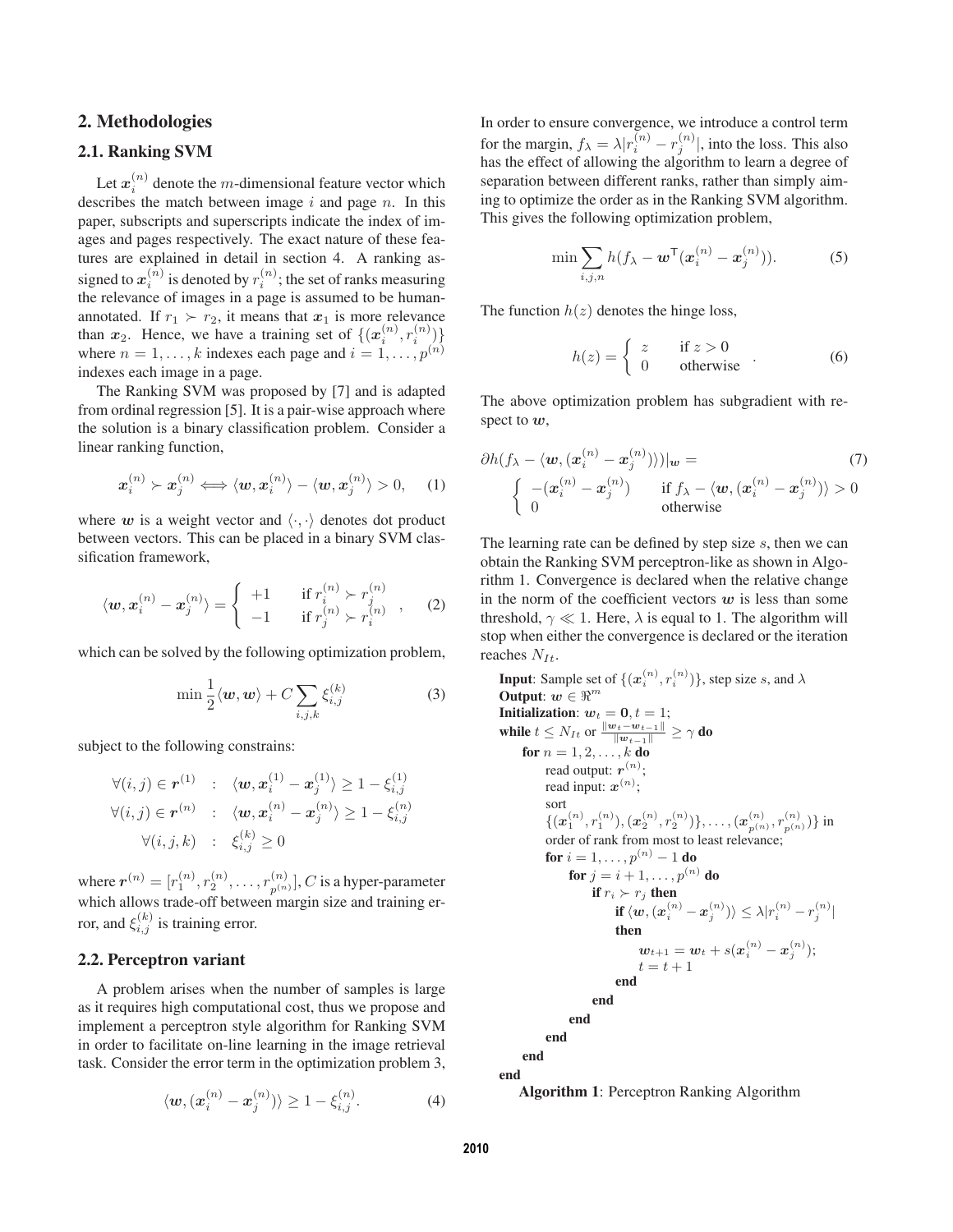

Figure 1. Synthetic Dataset: Comparison of NDCG at each position of Ranking SVM and the proposed perceptron-like algorithm.

# **3. Experimental Setup**

We first evaluate the Ranking SVM and perceptron algorithm on a synthetic data set. Then we compare both methods on our eye-tracking dataset in an image-search scenario. Our tasks involve several ranks, rather than binary judgements, thus we use the normalized discount cumulative gain (NDCG) [6] as a performance metric. NDCG is designed for tasks which have more than two levels of relevance judgement, and is defined as,

$$
NDCG_k(r, n) = \frac{1}{N_n} \sum_{i=1}^{k} D(r_i)\varphi(g_{ni})
$$
 (8)

with  $D(r) = \frac{1}{\log_2(1+r)}$  and  $\varphi(g) = 2^g - 1$ , where *n* is a page number, r is rank position, k is a truncation level<br>(position). N is a pormalizing constant which makes the (position),  $N$  is a normalizing constant which makes the perfect ranking (based on  $g_{ni}$ ) equal to one, and  $g_{ni}$  is the categorical grade;  $e.g.,$  grade is equal to 5 for the  $1<sup>st</sup>$  rank and 0 for the  $6<sup>th</sup>$ .

#### **3.1. Synthetic dataset**

In order to test the performance of the proposed algorithm, we create a synthetic data by randomly selecting 5000 images from the Pascal Visual Objects Challenge 2007 database [2]. The images are divided into 500 pages which give 10 images per page. Each image is given a rank in order of "redness". A Feature vector of an image is represented by 16x3 bins RGB histogram. A leave-one-page-out procedure is used to test the performance of the algorithms, where one page is left out for testing and the training set is the remainder of the pages. The models are selected based on NDC $G_{10}$ . Figure 1 shows NDCG of each position for both methods and the proposed algorithm is slightly better than Ranking SVM.

Figure 2 shows the value of *w* learned by perceptron algorithm. We can see that the algorithm only weights the histogram feature vectors computed on red while small values or zeros are put on green and blue as we expected.



Figure 2. The coefficient *w* computed by the perceptron algorithm. Features 1–16 are a histogram feature vector computed from "red", features 17–32 are "green", and features 33–48 are "blue".

#### **3.2. Ranking images**

In this experiment we use a more realistic search scenario. Users are shown 10 images on a page in a five by two grid and they are asked to rank the top five images in order of relevance to the topic of "transport". It should be noted that this concept is deliberately slightly ambiguous given the context of images that were displayed. Each page contains 1–3 clearly relevant images (*e.g*. a freight train, cargo ship or airliner), 2–3 either borderline or marginally relevant images (*e.g*. bicycle or baby carrier), and the rest are non-relevant images (*e.g*. images of people sitting at a dining room table, or a picture of a cat). The experiment has 30 pages, each showing 10 images from the Pascal Visual Objects Challenge 2007 database. The interface consisted of selecting radio buttons (labeled  $1<sup>st</sup>$  to  $5<sup>th</sup>$  under each image) then clicking on next to retrieve the next page. This represents data for a ranking task where explicit ranks are given to compliment any implicit information contained in the eye movements. An example of each page is shown in figure 3.

The experiment was performed by six different users, with their eye movements recorded by a Tobii X120 eye tracker which was connected to a PC using a 19-inch monitor (resolution of 1280x1024). The eye tracker has approximately 0.5 degrees of accuracy with a sample rate of 120 Hz and uses infrared leds to detect pupil centers and corneal reflection.

Any pages that contain less than five images with gaze points (for example due to the subject moving and the eyetracker temporarily losing track of the subject's eyes) were discarded. Hence, only 29 and 20 pages are valid for user 4 and 5, respectively.

# **4. Feature extraction**

In these experiments we use standard image histograms and also features obtained from the eye-tracking. The task is then to predict relevant images based on individual image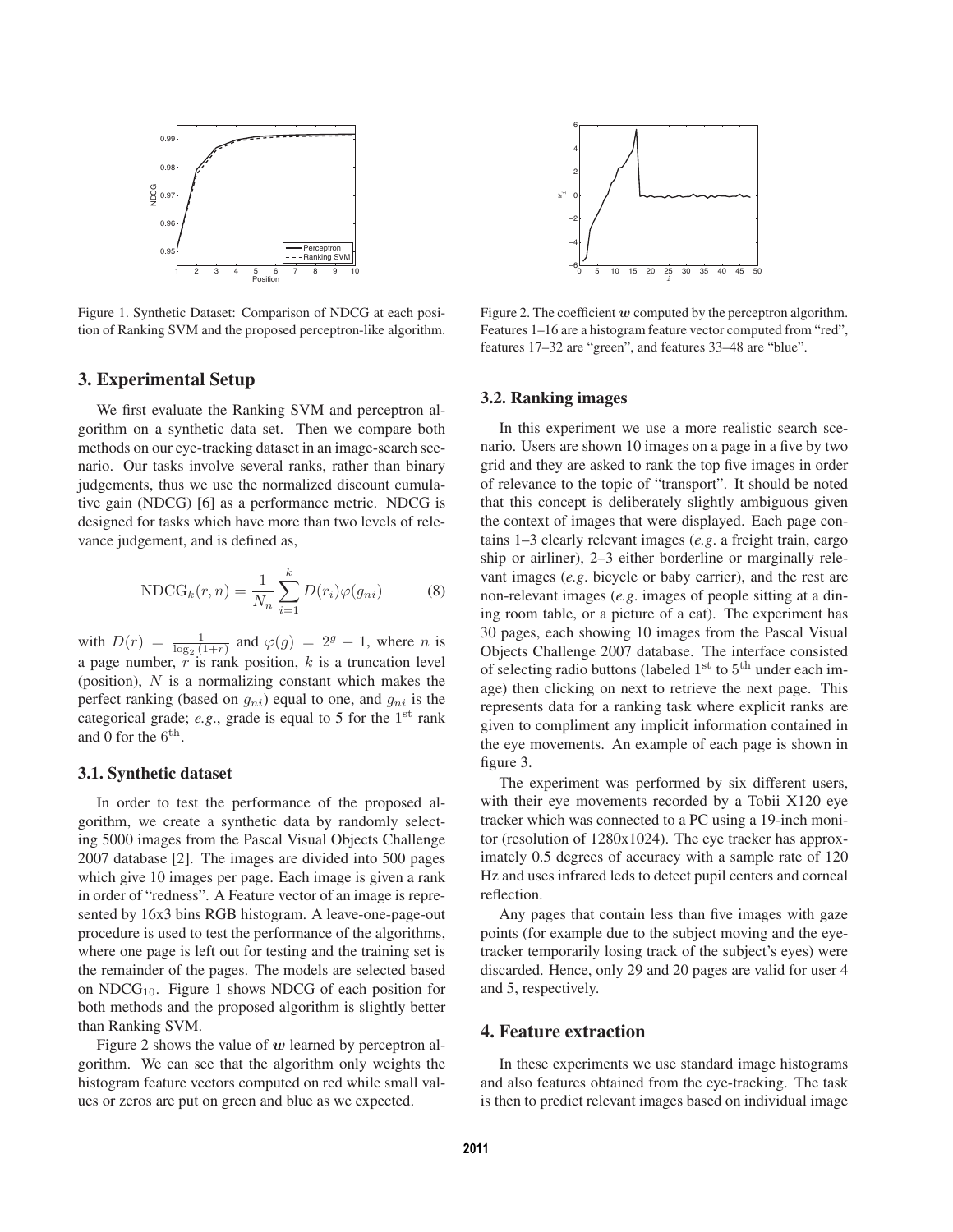

Figure 3. An example of a set of images and the interfaces with overlaid eye movement measurements. The circles mark fixations.

or eye-track features only, or simple combinations including a basic linear sum and using histograms from sub-parts of an image in which the user focussed. First let us discuss the features obtained from the output of the eye-tracking device.

#### **4.1. Eye movements**

We first consider only features computed for each full image. All features are computed based on only the eye trajectory and locations of the images in the page. This kind of features are general-purpose and easily applicable in all application scenarios. The features are divided into two categories; the first uses directly the raw measurements obtained from the eye-tracker, whereas the second category is based on fixations estimated from the raw data. A fixation means a period in which a user maintains their gaze around a given point. These are important as most visual processing happens during fixations, due to blur and saccadic suppression during the rapid saccades between fixations (see, *e.g*. [3]). Often visual attention features are hence based solely on fixations and relations between them [12]. However, raw measurement data might be able to overcome possible problems caused by imperfect fixation detection.

Table 1 shows the list of candidate features considered. Most of the features are motivated by features considered earlier for text retrieval studies [13]. The features cover the three main types of information typically considered in reading studies: fixations, regressions (fixations to previously seen images), and refixations (multiple fixations within the same image). However, the actual forms of the features have been tailored towards being more suitable for images, trying to include measures for things that are not relevant for texts, such as how big a portion of the image was covered. The features are intentionally kept relatively simple, with the intent that they are more likely to generalize over different users. Fixations were detected using the

standard ClearView fixation filter provided with the Tobii eye-tracking software, with settings "radius 30 pixels, minimum duration 100 ms". These are also the settings recommended for media with mixed content [15].

Some of the features are not invariant of the location of the image on the screen. For example, the typical pattern of moving from left to right means that the horizontal coordinate of the first fixation for the left-most image of each row typically differs from the corresponding measure on the other images. Features that were observed to be positiondependent were normalized by removing the mean of all observations sharing the same position, and are marked in Table 1. Finally, each feature was normalized to have unit variance and zero mean.

# **4.2. Histogram Image Features**

As a baseline for simple image features we used an 8-bin grayscale histogram as image-only features. However, we also produced histograms on sub-parts of an image which corresponded to areas on which the user fixated – thus enabling an eye-driven combination of features. Each image is divided into five segments: four quadrants and a central region as shown in figure 4. The feature vector is therefore a combination of five 8-bin grey scale histograms. Any segment which has no gaze information from the user is set to zero, thus incorporating both image and eye movement features.

# **5. Results and Discussion**

We evaluate three different scenarios for learning rankings: (i) a global model using data from all users, (ii) using data from other users to predict rankings for a new user, and (iii) predicting rankings on a page given only other data from a single specific user.

We compare the algorithms using different feature sets: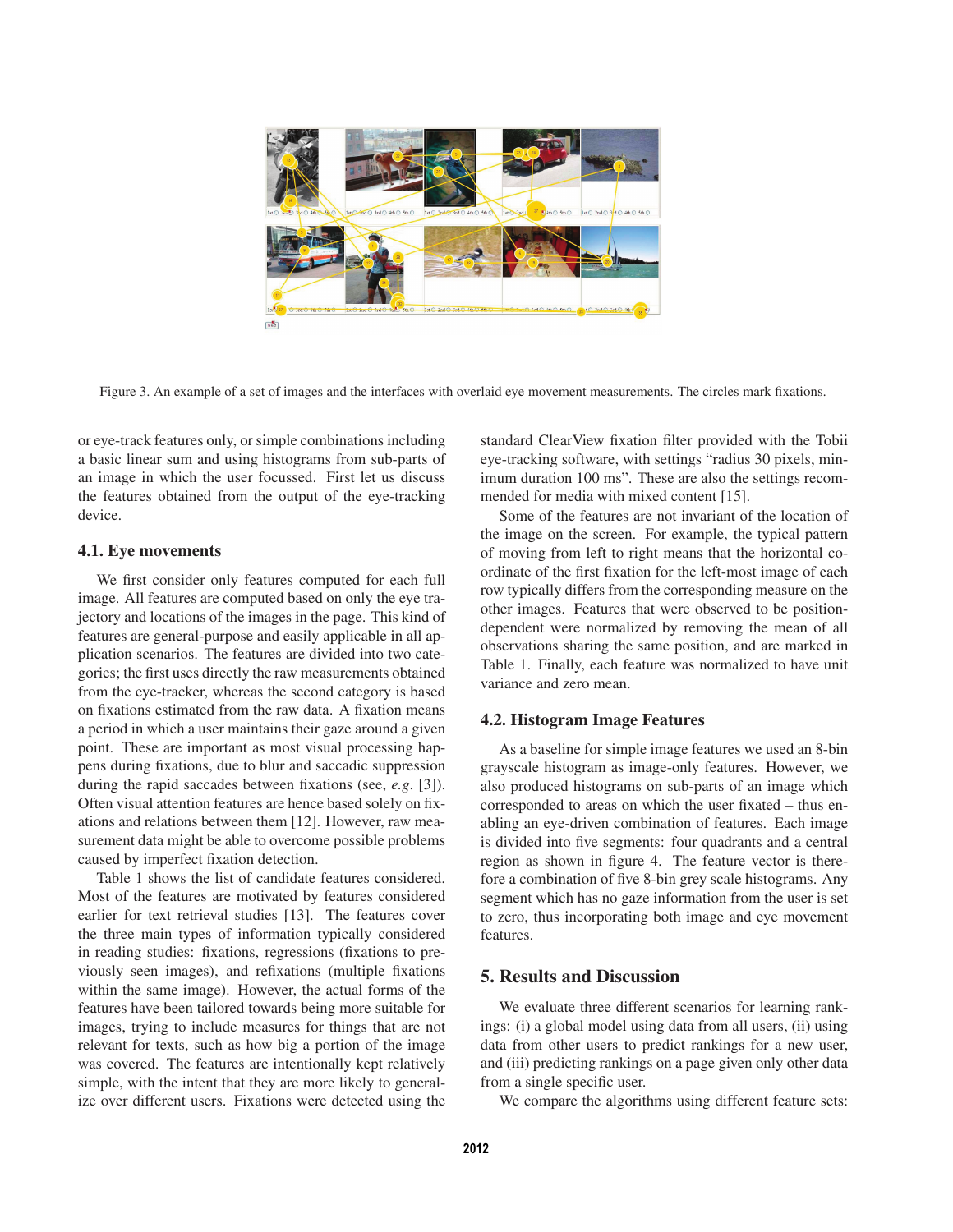| Number                   | Name               | Description                                                 |
|--------------------------|--------------------|-------------------------------------------------------------|
| Raw data features        |                    |                                                             |
| 1                        | numMeasurements    | total number of measurements                                |
| $\overline{c}$           | numOutsideFix      | total number of measurements outside fixations              |
| 3                        | ratioInsideOutside | percentage of measurements inside/outside fixations         |
| 4                        | xSpread            | difference between largest and smallest x-coordinate        |
| 5                        | ySpread            | difference between largest and smallest y-coordinate        |
| 6                        | elongation         | ySpread/xSpread                                             |
| 7                        | speed              | average distance between two consecutive measurements       |
| 8                        | coverage           | number of subimages covered by measurements <sup>1</sup>    |
| 9                        | normCoverage       | coverage normalized by numMeasurements                      |
| $10*$                    | landX              | x-coordinate of the first measurement                       |
| $11*$                    | landY              | v-coordinate of the first measurement                       |
| $12*$                    | exitX              | x-coordinate of the last measurement                        |
| $13*$                    | exitY              | y-coordinate of the last measurement                        |
| 14                       | pupil              | maximal pupil diameter during viewing                       |
| $15*$                    | nJumps1            | number of breaks longer than 60 $\text{ms}^2$               |
| $16*$                    | nJumps2            | number of breaks longer than 600 ms <sup>2</sup>            |
| <b>Fixation</b> features |                    |                                                             |
| 17                       | numFix             | total number of fixations                                   |
| 18                       | meanFixLen         | mean length of fixations                                    |
| 19                       | totalFixLen        | total length of fixations                                   |
| 20                       | fixPrct            | percentage of time spent in fixations                       |
| $21*$                    | nJumpsFix          | number of re-visits to the image                            |
| 22                       | maxAngle           | maximal angle between two consecutive saccades <sup>3</sup> |
| $23*$                    | landXFix           | x-coordinate of the first fixation                          |
| $24*$                    | landYFix           | y-coordinate of the first fixation                          |
| $25*$                    | exitXFix           | x-coordinate of the last fixation                           |
| $26*$                    | exitYFix           | y-coordinate of the last fixation                           |
| 27                       | xSpreadFix         | difference between largest and smallest x-coordinate        |
| 28                       | ySpreadFix         | difference between largest and smallest y-coordinate        |
| 29                       | elongationFix      | ySpreadFix/xSpreadFix                                       |
| 30                       | firstFixLen        | length of the first fixation                                |
| 31                       | firstFixNum        | number of fixations during the first visit                  |
| 32                       | distPrev           | distance to the fixation before the first                   |
| 33                       | durPrev            | duration of the fixation before the first                   |

 $1$  The image was divided into a regular grid of  $4x4$  subimages.

<sup>2</sup> A sequence of measurements outside the image occurring between two consecutive mea-

surements within the image.

<sup>3</sup> A transition from one fixation to another.

Table 1. List of features considered in the study. First 16 features are computed from the raw data, whereas the rest are based on predetected fixations. Note that features 2 and 3 use both types of data since they are based on raw measurements not belonging to fixations. All features are computed separately for each image. Features marked with <sup>∗</sup> were normalized for each image location; see text for details.

information from eye movements only (EYE), image-only histogram features (HIST), histogram features based on the 5-regions as described above (HIST5), a simple linear combination of eye movements and histogram features (EYE+HIST) and finally whole-page eye movement features combined with histogram features based on the five regions (EYE+HIST5).

We found that although the topic was left deliberately vague, the amount of agreement in the rankings (including non-relevant images which are treated as tie ranks) between users was large in each page ( $p < 0.01$ ). The statistical significance of the level of agreement is tested using the Kendall Coefficient of Concordance  $(W)$  [14] which is used to measure the degree of agreement between the rankings assigned to objects.

In order to test the model, we used a leave-one-out cross validation approach. Leave-one-out cross validation is applied to obtain the optimal model: C for Ranking SVM,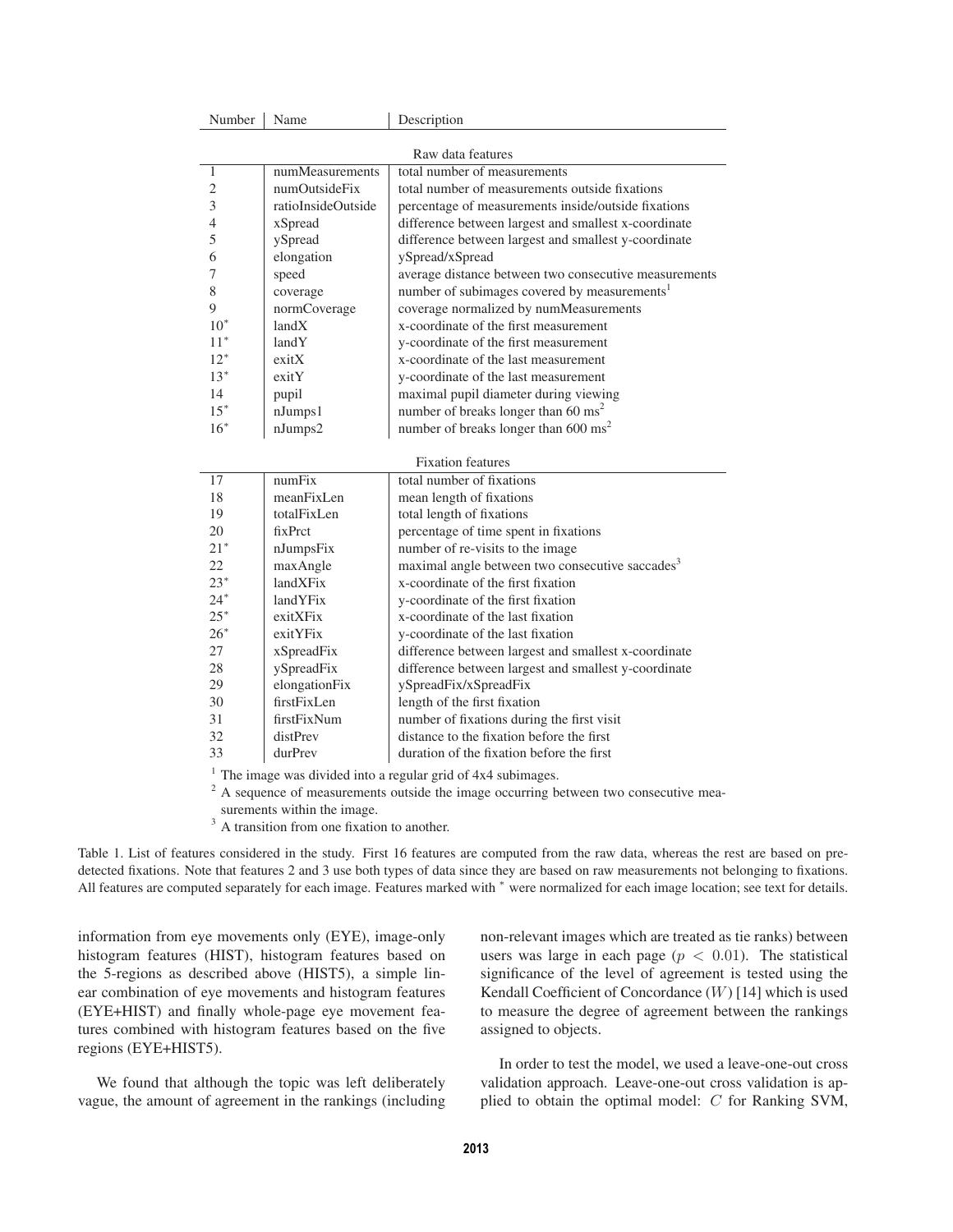

Figure 4. Each image is divided into five segments.

and s for the proposed algorithm. The models are selected based on maximum  $NDCG<sub>10</sub>$ .

## **5.1. Global Model – All Users**

In this scenario, we train the model given data from all users. It aims to test how useful the gaze data is in the ranking task across all the users. The model is trained using all pages of all users whilst leaving one page out for testing purposes. The perceptron ranking algorithm is compared with Rank-SVM and results are shown in figure 5. The perceptron clearly outperforms Rank-SVM for all features sets. We can see that the proposed perceptron algorithm with all the feature sets are able to achieve higher performance over a random baseline as shown in figure 6. It is clear that using information from eye movements alone is better than using only image histograms ( $p < 0.01$ ). The significance level is tested using the sign test [14]. However, the results from linearly combining the eye movements and histogrambased features does represent an improvement ( $p < 0.01$ ). Simply breaking up the image histogram into the five segments and only using those areas which the user looked at (HIST5) always increases performance against wholeimage histograms ( $p < 0.01$ ) and is also better than linearly combining the eye movements and histogram-based features ( $p < 0.01$ ). However, using EYE+HIST5 gave the best performance among all sets of features ( $p < 0.01$ ). Indicating that eye-driven features are potentially very useful in such applications.

#### **5.2. Global Model – New User**

Leave-one-out cross validation is also used in this scenario, however in this case all data for a specific user is left out for each testing phase; thus representing the case when a new user is being encountered. The results are shown in figure 7 and figure 8. Using information from eye movements is better than using information based purely on image histogram in five users ( $p < 0.01$ ). Other results follow the same pattern as in the previous experiment, with the exception of the combination of EYE with HIST5 (only a significance of  $p < 0.1$  is obtained over HIST5). In most cases performance between these features were similar, but for



Figure 5. A comparison of NDCG at all positions. The proposed perceptron algorithm is clearly better than Ranking SVM as all the points fall above the diagonal line.



Figure 6. Global model - all users, the average NDCG at each position across all users using five different sets of features.



Figure 7. Global model - new user, the average NDCG at each position across all users using five different sets of features.

certain users (such as User 1) – the presence of eye movement data greatly enhances the result. This is possibly due to this user not fitting the global model in this case, and therefore the eye movements become a strong discriminative factor.

We further compare the global model for new user together with the global model for all users on EYE+HIST5 features set. The results are shown in figure 10. The global model for all users is slightly better than the global model for new user  $(p = 0.0941)$ .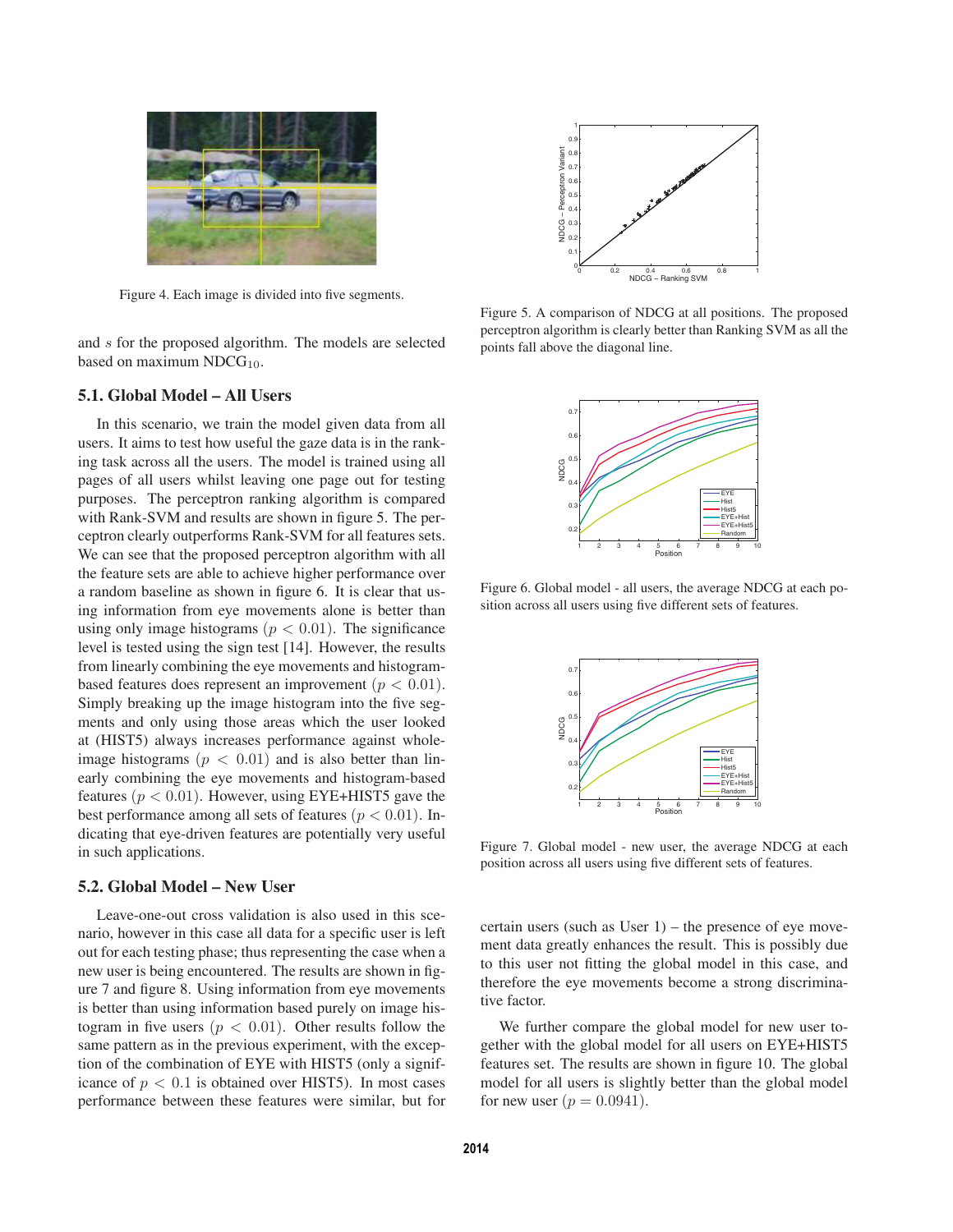

Figure 8. Global model - new user, it shows results of NDCG at each position for individual user using five different sets of features.

#### **5.3. User-specific Model**

In this scenario, each user has a separate model, and for each user a leave-one-page-out cross validation procedure is used for parameter settings and evaluation of the results. The results are shown in figure 9 and figure 11. It should be noted that we have a limited number of training samples as we only collected 30 pages from each user in this model. From the results one can observe that in general using information from eye movements is often better than classifying purely based on image histograms. Although this is not always the case, the histogram approach may be slightly misleading in that transport images often contain a large portion of sky (as they are often taken outside). Again, the results in the user-specific model are very much the same as the other models. However, in this model combining EYE with HIST5 is once again better than HIST5 at the significance level of  $p < 0.01$ .

Finally, the three different models are compared together using EYE+HIST5 features set as shown in 10. The userspecific model is clearly worse than both global models. This is most likely caused by having considerably smaller amounts of training data; the user-specific model only has 29 pages for training (if there is no page to be discarded) whereas global model has roughly 138–168 pages. Particularly for user 6, the user-specific model achieves higher performance than the user's global model though the model was trained with a small training set. This shows that user adaptation is very useful.

# **6. Conclusions**

In this paper we have adapted and improved Ranking SVM through a perceptron-style algorithm for online learning of rankings. We have demonstrated that it performs as well as or better than conventional Ranking SVM on both synthetic and real-world data. We provide some initial ex-



Figure 9. User-specific model, the average NDCG at each position across all users using five different sets of features.



Figure 10. A comparison of NDCG at each position on three different models using Eye+Hist5 features set.

periments based on a simple linear combination of a standard image metric (namely histograms) and features gained from the eye movements, in a novel image-search setting. The experiment shows that the performance of the search can be improved when we fuse simple images features and implicit feedback together. This shows that metric information based on eye movements can be useful, and suggests that there is a large amount of potential in exploiting this information in image retrieval, HCI and many other settings.

Experience with this task showed that it actually took